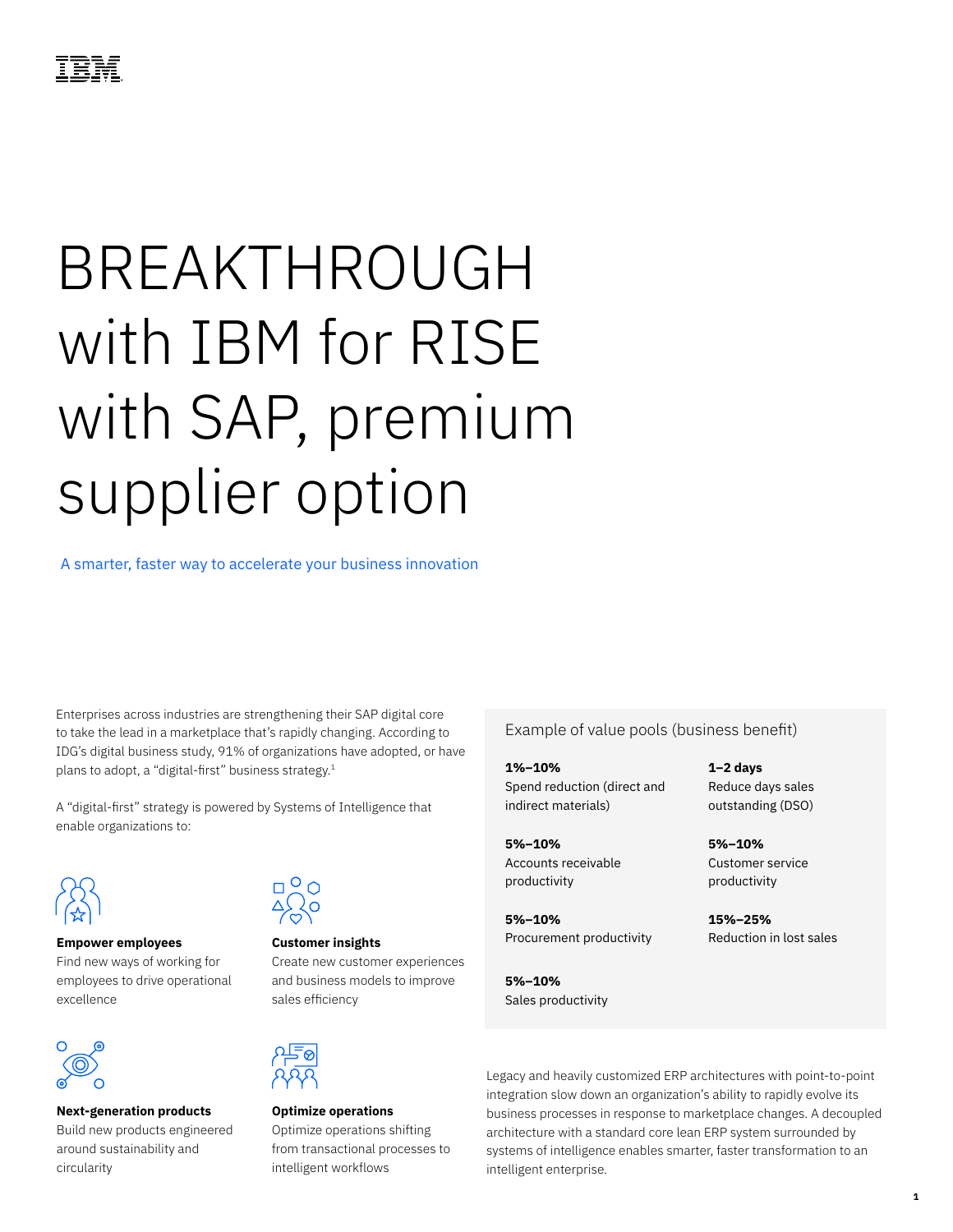#### **CURRENT**

#### **FUTURE+**

#### **Legacy ERP Core**

- $\rightarrow$  Classic extensions
- $\rightarrow$  Custom applications
- $\rightarrow$  Custom data

Applications, custom data and integrations are contained within the SAP ERP **System of Operations**

- $\rightarrow$  Process harmonization
- → Modernization of system, data and code
- $\rightarrow$  Process insights

Apply a tailored mix of modernization patterns that align to lean ERP but allow an unconstrained business ambition

#### **System of Experience**

**Digital Core** • Supplier collaboration **Customer insights** 

 $\triangle$  Assets and supply chain

Employee experience

 $\rightarrow$  Supply chain

- $\rightarrow$  Finance
- $\rightarrow$  HR
- → Procurement

#### **System of Intelligence**

- $\rightarrow$  API integration
- $\rightarrow$  AI/machine learning
- $\rightarrow$  Analytics/big data
- $\rightarrow$  Automation
- $\rightarrow$  Internet of things
- $\rightarrow$  Other business applications

### Accelerate shift to the intelligent enterprise with IBM Consulting Services for SAP S/4HANA transformation

While enterprises see compelling reasons to move to a lean ERP model with SAP S/4HANA, there are complex sets of challenges that decision makers need to address.

#### **Strategic alignment**

How do we ensure our investments in SAP and related solutions align to a clear vision for business enablement and adoption of cloud technology?

#### **Innovation roadmap**

How can we make better decisions on where to modernize our business processes, so we capture maximum value from our technology investments?

#### **Financial justification**

How can we realize the financial potential of our investments by reducing costs, driving revenue, and freeing up capital?

#### **Investment timing**

How do we make sound decisions and charter a clear path well before the SAP deadline for supporting legacy systems (ECC6)?

With the experience gained from more than 37,000 SAP-certified professionals, thousands of SAP migrations to cloud, and an endto-end solution portfolio, IBM is uniquely positioned to address the complexities of SAP S/4HANA transformation.

#### IBM solutions for SAP S/4HANA transformation

#### **Step 01**

Plan your SAP S/4HANA journey with [IBM Rapid Discovery](https://www.ibm.com/services/resources/rapid-discovery/) to discover new process value pools by building the fact base needed to make critical transformation decisions.

#### **Step 02**

Migrate to SAP S/4HANA with an approach that fits your company. Choose your best transition paths with IBM's accelerators and partner solutions.

- → New implementation (Greenfield) via **IBM IMPACT** industry solutions
- → Hybrid migration with [IBM Rapid Move](https://mediacenter.ibm.com/media/Move+your+Enterprise+to+SAP+S+4HANA+with+IBM+Rapid+Move/1_5q923wgy)
- → System conversation (Brownfield) with [IBM Accelerated Move Center](https://mediacenter.ibm.com/media/IBM+Accelerated+Move+Center+-+Accelerate+your+move+to+the+Intelligent+Enterprise/1_h57ck02f)

#### **Step 03**

Unlock greater value with IBM intelligent workflows on SAP intelligent suite for industry cloud solutions that include prebuilt industry specific capabilities with embedded intelligence and automation.

#### **Step 04**

Expand and accelerate the value of your digital core through NextGen Managed Services for SAP, leveraging AI-enabled digital operations, continuous business enhancements and innovation at scale.

IBM has now further expanded the 50-year partnership with SAP to blend its solution portfolio with the RISE with SAP offering so that enterprises can modernize business processes, simplify operations, and drive continuous improvement while relying on a trusted partner to simplify transformation with unified accountability.